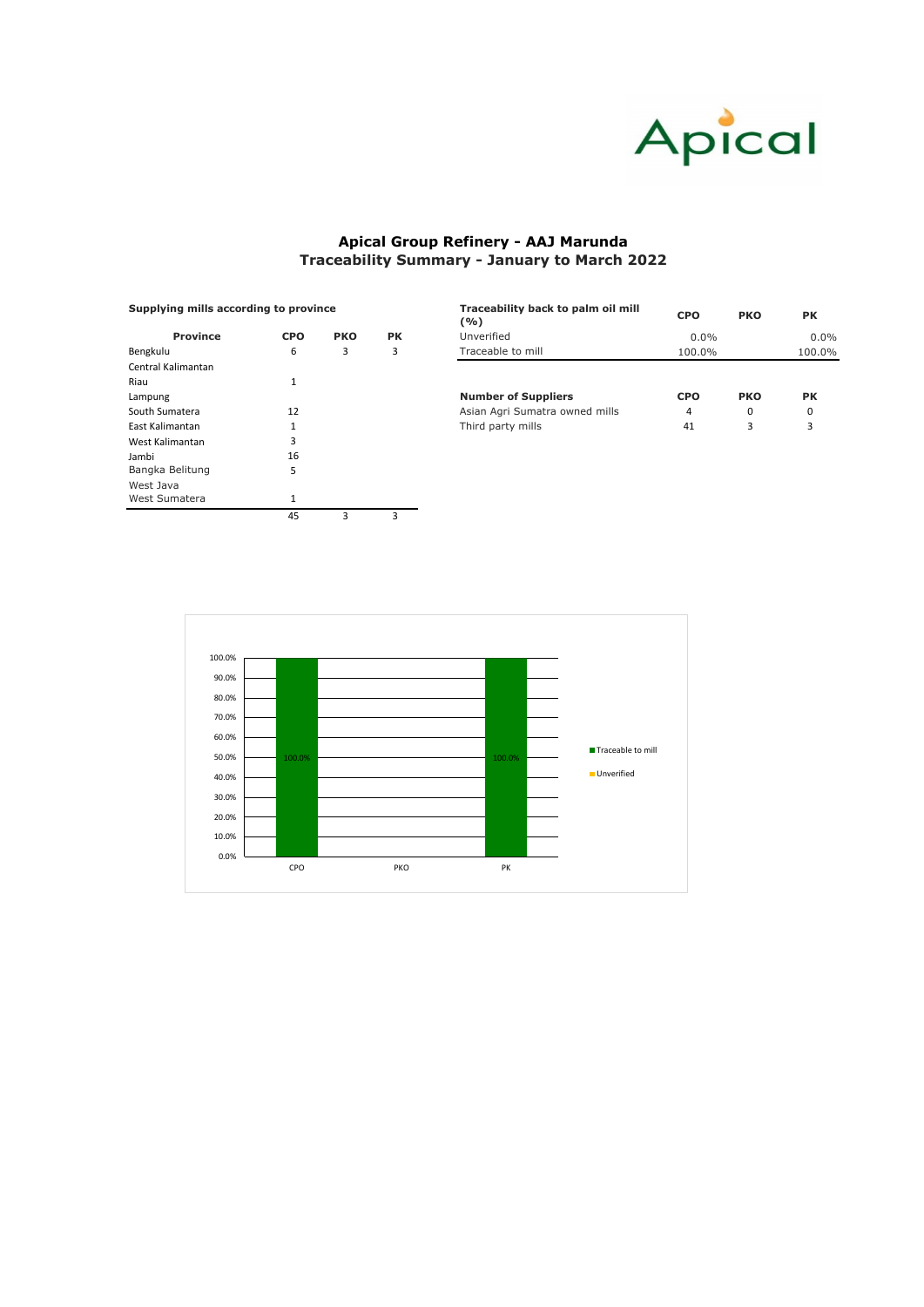### **Third Party Mills**

| <b>No</b> | <b>Parent Group</b> |                          | <b>Mill Name</b>         | UML ID       | <b>Province</b>      | <b>Coordinates</b> |           | <b>Status of</b>   |
|-----------|---------------------|--------------------------|--------------------------|--------------|----------------------|--------------------|-----------|--------------------|
|           |                     | <b>Company Name</b>      |                          |              |                      | Latitude           | Longitude | <b>Coordinates</b> |
|           | APICAL GROUP        | IPADANG RAYA CAKRAWALA   | PADANG RAYA CAKRAWALA    |              | <b>WEST SUMATERA</b> | $-0.99143$         | 100.37952 | <b>VERIFIED</b>    |
|           | APICAL GROUP        | <b>SARI DUMAI SEJATI</b> | <b>SARI DUMAI SEJATI</b> |              | <b>RIAU</b>          | 1.75703            | 101.36236 | <b>VERIFIED</b>    |
|           | <b>APICAL GROUP</b> | KUTAI REFINERY NUSANTARA | KUTAI REFINERY NUSANTARA |              | EAST KALIMANTAN      | $-1.18004$         | 116.78976 | <b>VERIFIED</b>    |
|           | ASIAN AGRI          | IINTI INDOSAWIT SUBUR    | MUARA BULIAN (PMB)       | PO1000000279 | <b>JAMBI</b>         | 1.58581            | 103.20550 | <b>VERIFIED</b>    |

|                |                                   |                                  | <b>Mill Name</b>                 | <b>UML ID</b> |                        | <b>Coordinates</b> |           | <b>Status of</b>   |
|----------------|-----------------------------------|----------------------------------|----------------------------------|---------------|------------------------|--------------------|-----------|--------------------|
| <b>No</b>      | <b>Parent Group</b>               | <b>Company Name</b>              |                                  |               | <b>Province</b>        | Latitude           | Longitude | <b>Coordinates</b> |
| $\mathbf{1}$   | <b>CARGILL</b>                    | <b>INDO SAWIT KEKAL</b>          | <b>RIVER VIEW</b>                | PO1000002360  | <b>WEST KALIMANTAN</b> | -2.514805556       | 110.91469 | <b>VERIFIED</b>    |
| $\overline{z}$ | <b>SAWIT LESTARI</b>              | <b>BENGKULU SAWIT LESTARI</b>    | <b>BENGKULU SAWIT LESTARI</b>    | PO1000005206  | <b>BENGKULU</b>        | $-4.533698$        | 103.05686 | VERIFIED           |
| $\overline{3}$ | LG                                | <b>GREEN GLOBAL UTAMA</b>        | PARNA AGROMAS                    | PO1000004361  | <b>WEST KALIMANTAN</b> | 0.21308            | 111.07863 | <b>VERIFIED</b>    |
| $\Delta$       | ANUGERAH PELANGI SUKSES           | ANUGERAH PELANGI SUKSES          | <b>BERIANG</b>                   | PO1000004575  | <b>BENGKULU</b>        | $-4.5613045$       | 103.11348 | <b>VERIFIED</b>    |
| -5             | <b>CAHAYA CEMERLANG LESTARI</b>   | <b>CAHAYA CEMERLANG LESTARI</b>  | <b>SUNGAI LILIN (CCL)</b>        | PO1000004210  | SOUTH SUMATERA         | $-2.535683$        | 104.15197 | <b>VERIFIED</b>    |
|                | <b>CAHAYA SAWIT LESTARI</b>       | <b>CAHAYA SAWIT LESTARI</b>      | PULAU PANGGUNG                   | PO1000007568  | <b>BENGKULU</b>        | -3.804346638       | 102.39911 | VERIFIED           |
|                | <b>GEMILANG CAHAYA MENTARI</b>    | <b>GEMILANG CAHAYA MENTARI</b>   | NEKNANG                          | PO1000008197  | <b>BANGKA BELITUNG</b> | -1.950305556       | 105.78939 | VERIFIED           |
| 8              | <b>BUKIT PALEM</b>                | <b>BUKIT PALEM</b>               | <b>BUKIT PALEM</b>               | PO1000008176  | <b>WEST KALIMANTAN</b> | $-2.372612$        | 110.64437 | <b>VERIFIED</b>    |
| 9              | <b>BW</b>                         | PRATAMA UNGGUL SEJAHTERA         | PRATAMA UNGGUL SEJAHTERA         | PO1000010077  | <b>BANGKA BELITUNG</b> | $-2.849474$        | 107.61681 | VERIFIED           |
| 10             | <b>MAS</b>                        | PALMA MAS SEJATI                 | PALMA MAS SEJATI                 | PO1000004538  | <b>BENGKULU</b>        | $-3.776817$        | 102.36900 | <b>VERIFIED</b>    |
| 11             | SRIWIJAYA PALM OIL                | SRIWIJAYA PALM OIL INDONESIA     | SRIWIJAYA PALM OIL INDONESIA     | PO1000004938  | <b>SOUTH SUMATERA</b>  | $-2.825617$        | 104.73121 | <b>VERIFIED</b>    |
| 12             | SRIWIJAYA PALM OIL                | <b>CIPTA LESTARI SAWIT</b>       | CIPTA LESTARI SAWIT              | PO1000008604  | SOUTH SUMATERA         | $-2.651361$        | 104.53443 | <b>VERIFIED</b>    |
| 13             | <b>SAWIT MULIA</b>                | <b>SAWIT MULIA</b>               | <b>SAWIT MULIA</b>               | PO1000004067  | <b>BENGKULU</b>        | $-3.63453$         | 102.21224 | VERIFIED           |
| 14             | <b>WANAPOTENSI GUNA</b>           | <b>WANAPOTENSI GUNA</b>          | <b>WANAPOTENSI GUNA</b>          | PO1000004317  | SOUTH SUMATERA         | $-2.8217$          | 103.44436 | <b>VERIFIED</b>    |
| 15             | <b>KELANTAN SAKTI</b>             | <b>KELANTAN SAKTI</b>            | <b>KELANTAN SAKTI</b>            | PO1000011993  | SOUTH SUMATERA         | -3.503358611       | 104.93990 | <b>VERIFIED</b>    |
| 16             | <b>BUMI KHATULISTIWA MANDIRI</b>  | <b>BUMI KHATULISTIWA MANDIRI</b> | <b>BUMI KHATULISTIWA MANDIRI</b> | PO1000011198  | SOUTH SUMATERA         | $-3.2743244$       | 105.81392 | <b>VERIFIED</b>    |
| 17             | CEMERLANG USAHA AGRI NUSANTARA    | CEMERLANG USAHA AGRI NUSANTARA   | PTPN VII - BETUNG                | PO1000006340  | SOUTH SUMATERA         | $-2.84916$         | 104.16402 | VERIFIED           |
| 18             | CEMERLANG USAHA AGRI NUSANTARA    | CEMERLANG USAHA AGRI NUSANTARA   | PTPN VII - TALANG SAWIT          | PO1000006237  | SOUTH SUMATERA         | $-2.967896$        | 104.12168 | <b>VERIFIED</b>    |
| 19             | CEMERLANG USAHA AGRI NUSANTARA    | CEMERLANG USAHA AGRI NUSANTARA   | PTPN VII - SUNGAI LENGI          | PO1000006240  | SOUTH SUMATERA         | $-3.549054$        | 103.84404 | VERIFIED           |
| 20             | SRIWIJAYA PALM OIL                | SELATAN AGRO MAKMUR LESTARI      | SELATAN AGRO MAKMUR LESTARI      | PO1000008607  | SOUTH SUMATERA         | -2.689794444       | 105.21914 | <b>VERIFIED</b>    |
|                | 21 ORIENTAL                       | <b>BUMI SAWIT SUKSES PRATAMA</b> | <b>BUMI SAWIT SUKSES PRATAMA</b> | PO1000008411  | <b>BANGKA BELITUNG</b> | $-2.54389$         | 106.02932 | VERIFIED           |
| 22             | <b>DAW</b>                        | <b>INTI GUNA NABATI</b>          | <b>INTI GUNA NABATI</b>          | PO1000004852  | <b>JAMBI</b>           | $-2.415834$        | 102.67883 | VERIFIED           |
| 23             | MITRA SAWIT JAMBI                 | MITRA SAWIT JAMBI                | MITRA SAWIT JAMBI                | PO1000004110  | <b>JAMBI</b>           | $-1.317626$        | 103.08589 | VERIFIED           |
| 24             | <b>SUNGAI BAHAR PASIFIK UTAMA</b> | SUNGAI BAHAR PASIFIK UTAMA       | KUNANGAN                         | PO1000004468  | <b>JAMBI</b>           | $-1.537326$        | 103.63119 | <b>VERIFIED</b>    |
| 25             | MITRA AGRO SEMBADA                | MITRA AGRO SEMBADA               | MITRA AGRO SEMBADA               | $\Omega$      | <b>BANGKA BELITUNG</b> | $-2.0381216$       | 105.89736 | VERIFIED           |
| 26             | <b>SAWIT LESTARI</b>              | PALEMBANG SAWIT LESTARI          | BINAKARYA ERAMANDIRI             | PO1000007628  | SOUTH SUMATERA         | $-2.173083$        | 103.98664 | <b>VERIFIED</b>    |
| 27             | PAYUNG MITRAJAYA MANDIRI          | PAYUNG MITRAJAYA MANDIRI         | PAYUNG MITRAJAYA MANDIRI         | $\mathbf 0$   | <b>BANGKA BELITUNG</b> | $-1.91937$         | 105.70951 | VERIFIED           |
| 28             | <b>PETALING MANDRAGUNA</b>        | PETALING MANDRAGUNA              | <b>MARO SEBO</b>                 | PO1000004465  | <b>JAMBI</b>           | $-1.446305$        | 103.62726 | <b>VERIFIED</b>    |
| 29             | <b>BUKIT BINTANG SAWIT</b>        | <b>BUKIT BINTANG SAWIT</b>       | <b>BUKIT BINTANG SAWIT</b>       | PO1000004457  | <b>JAMBI</b>           | $-1.385987$        | 103.49520 | VERIFIED           |
| 30             | <b>TUDUNG AGRI/GARUDAFOOD</b>     | <b>BUMI MEKAR TANI</b>           | <b>BUMI MEKAR TANI</b>           | PO1000007637  | SOUTH SUMATERA         | $-2.496446$        | 102.87426 | <b>VERIFIED</b>    |
| 31             | <b>PERSADA ALAM JAYA</b>          | PERSADA ALAM JAYA                | PERSADA ALAM JAYA                | PO1000008618  | <b>JAMBI</b>           | $-1.044586$        | 102.88887 | <b>VERIFIED</b>    |



## **PT Asianagro Agungjaya - Marunda**

List of CPO Supplying Mills Period : January - March 2022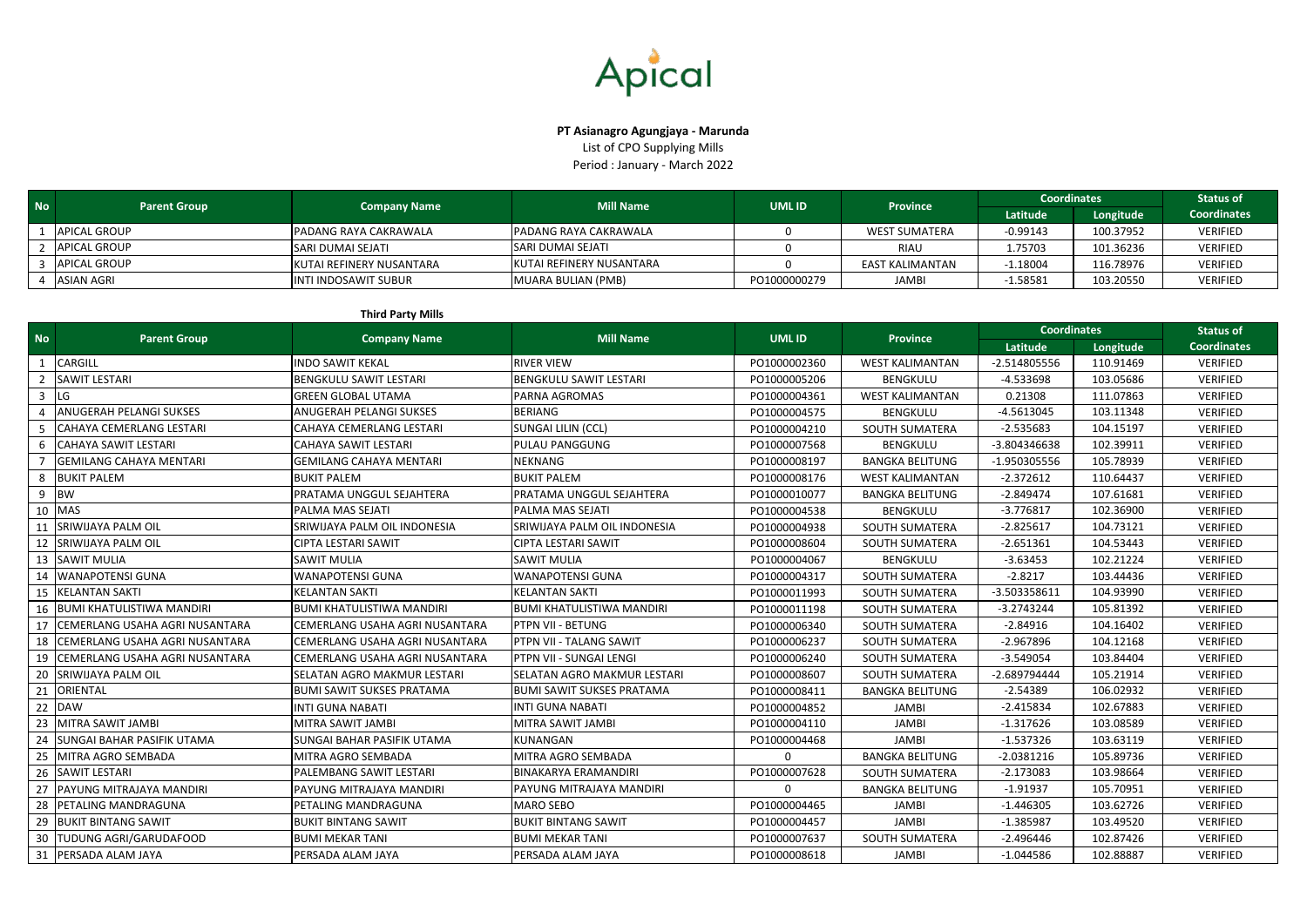| 32 PALMA ABADI                | <b>IPALMA ABADI</b>               | <b>IPALMA ABADI</b>               | PO1000004452 | <b>JAMBI</b> | $-1.321694$  | 103.26581   | <b>VERIFIED</b> |
|-------------------------------|-----------------------------------|-----------------------------------|--------------|--------------|--------------|-------------|-----------------|
| 33 KEDATON MULIA PRIMAS       | <b>IKEDATON MULIA PRIMAS</b>      | <b>KEDATON MULIA PRIMAS</b>       | PO1000008345 | <b>JAMBI</b> | $-1.907167$  | 103.01360   | VERIFIED        |
| 34   PALMA JAYA SEJAHTERA     | <b>PALMA JAYA SEJAHTERA</b>       | <b>IPALMA JAYA SEJAHTERA</b>      | PO1000004498 | JAMBI        | $-1.874576$  | 103.56028   | VERIFIED        |
| 35 KURNIA BATANG HARI BERJAYA | KURNIA BATANG HARI BERJAYA        | KURNIA BATANG HARI BERJAYA        | PO1000009559 | JAMBI        | $-1.788731$  | 103.07971   | VERIFIED        |
| 36 ICITRA KOPRASINDO TANI     | <b>CITRA KOPRASINDO TANI</b>      | <b>CITRA KOPRASINDO TANI</b>      | PO1000004111 | JAMBI        | -1.293388889 | 103.1451389 | VERIFIED        |
| 37   MERLUNG INTI LESTARI     | <b>IMERLUNG INTI LESTARI</b>      | IMERLUNG INTI LESTARI             | PO1000011556 | JAMBI        | $-1.328637$  | 103.27372   | VERIFIED        |
| 38 MAKIN                      | <b>IPERSADA HARAPAN KAHURIPAN</b> | <b>IPERSADA HARAPAN KAHURIPAN</b> | PO1000008397 | JAMBI        | $-1.596102$  | 102.72078   | VERIFIED        |
| 39 MAKIN                      | <b>IPRODUK SAWITINDO JAMBI</b>    | <b>PRODUK SAWITINDO JAMBI</b>     | PO1000004439 | JAMBI        | $-1.138496$  | 103.075077  | <b>VERIFIED</b> |
| 40 BUMI ANUGERAH SAWIT        | <b>IBUMI ANUGERAH SAWIT</b>       | <b>IBUMI ANUGERAH SAWIT</b>       |              | BENGKULU     | $-3.368707$  | 101.9009    | VERIFIED        |
| 41  RUDYAGUNG AGRALAKSANA     | RUDYAGUNG AGRALAKSANA             | RUDYAGUNG AGRALAKSANA             | PO1000004112 | JAMBI        | $-1.275304$  | 103.249855  | VERIFIED        |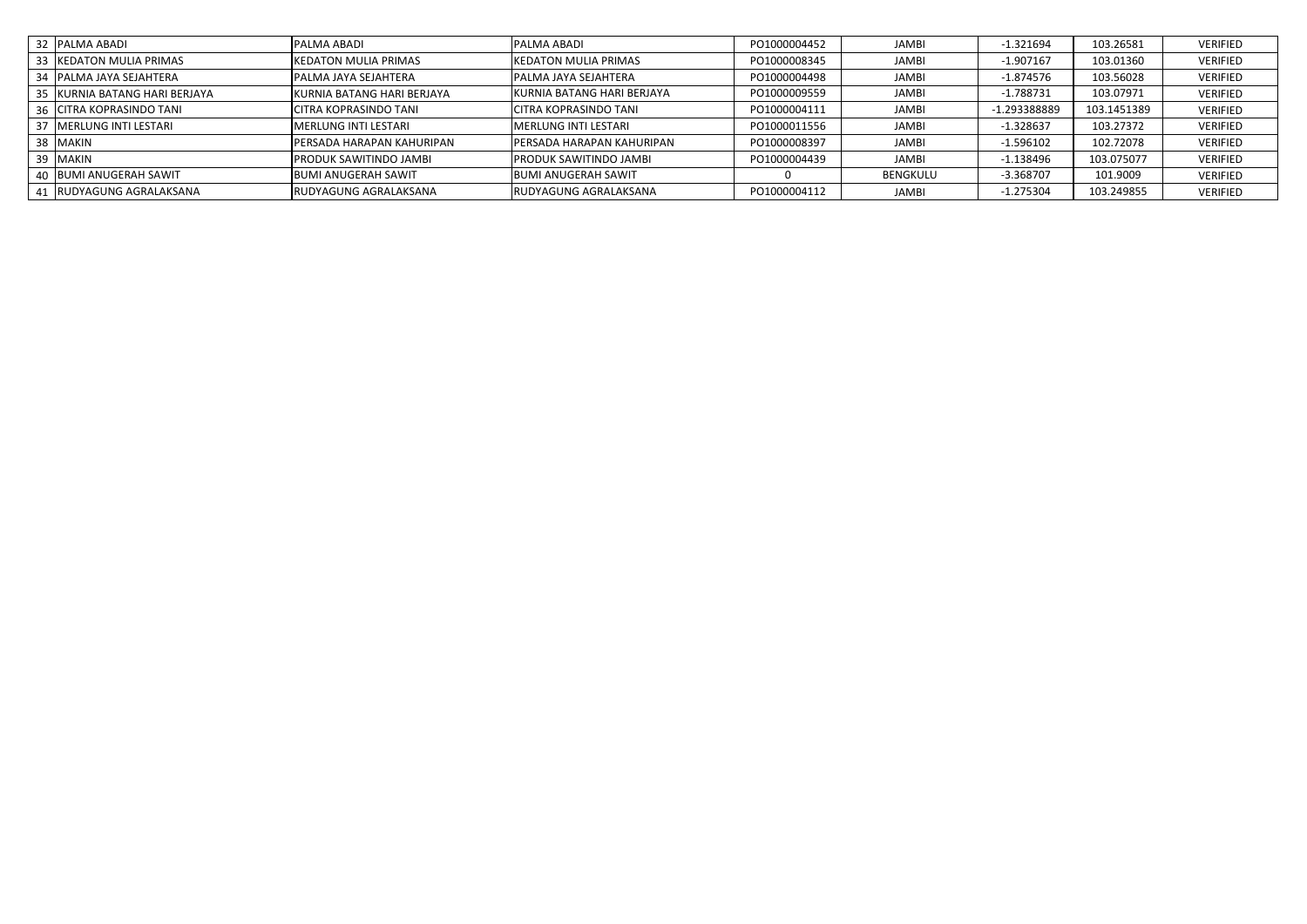

### **PT Asianagro Agungjaya - Marunda**

List of KCP Supplying Period : January - March 2022

| <b>No</b> | <b>Parent Group</b>          | <b>Palm Kernel Crusher Name</b> | <b>Province</b> | <b>Coordinates</b> | <b>Status of</b> |                    |
|-----------|------------------------------|---------------------------------|-----------------|--------------------|------------------|--------------------|
|           |                              |                                 |                 | Latitude           | Longitude        | <b>Coordinates</b> |
|           | L ICAHAYA SAWIT LESTARI.     | ICAHAYA SAWIT LESTARI           | BENGKULU        | -3.804339          | 102.399117       | <b>VERIFIED</b>    |
|           | 2 JANUGERAH PELANGI SUKSES   | <b>IBERIANG</b>                 | BENGKULU        | -4.5602778         | 103.1147222      | <b>VERIFIED</b>    |
|           | 3 <b>BUMI ANUGERAH SAWIT</b> | IBUMI ANUGERAH SAWIT            | BENGKULU        | -3.368707          | 101.9009         | <b>VERIFIED</b>    |